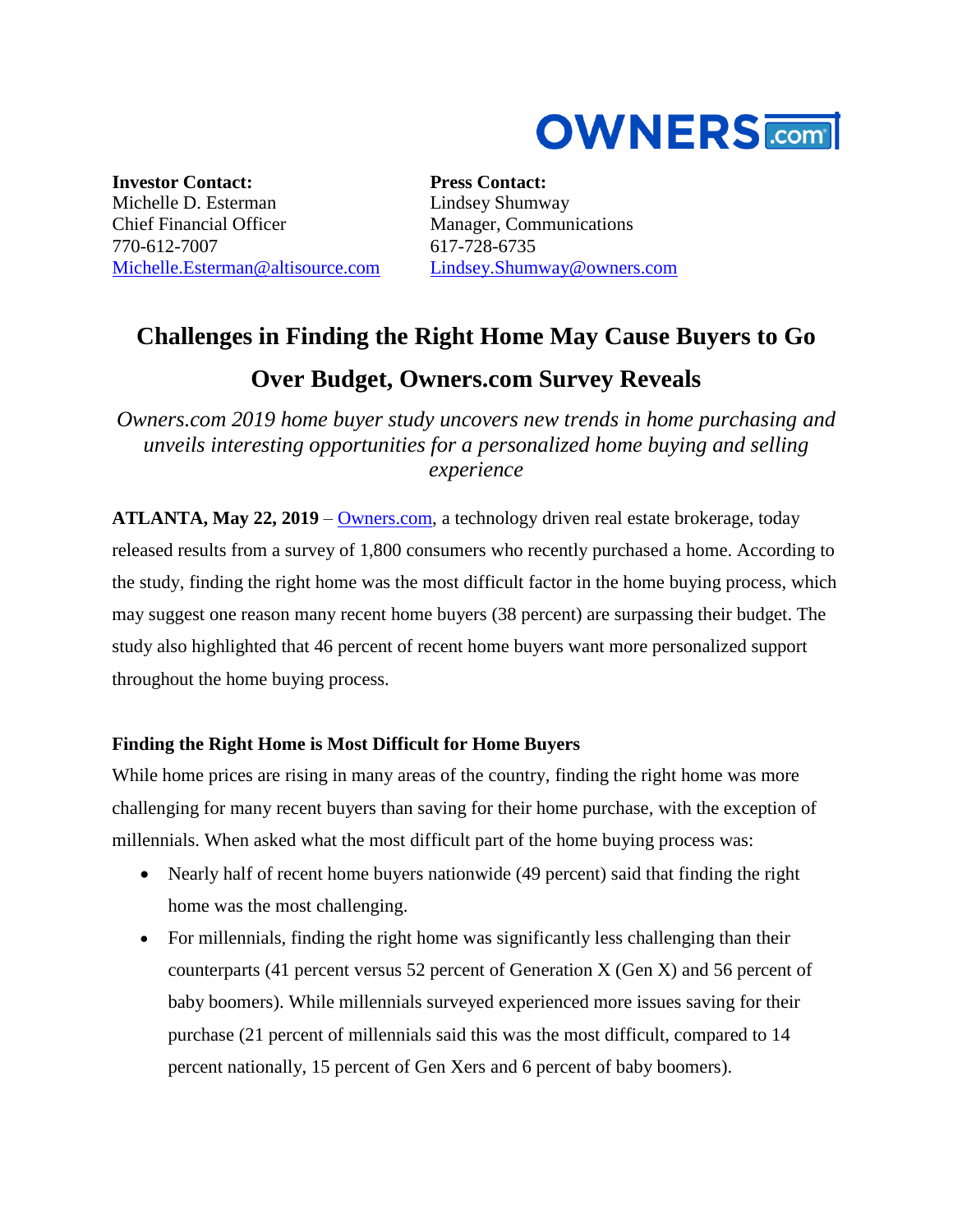**Gen Xers and Baby Boomers Going Significantly Over Budget; Millennials More Frugal** The challenge of finding the right home for many recent buyers may be causing them to be more likely to stretch their dollars. When asked how much they spent to get into their current home compared to their budget, more than one-third (38 percent) of recent home buyers nationwide surpassed their budget, compared to 32 percent surveyed in 2018. These recent home buyers exceeded their budget by \$20,000 on average, a significant increase from 2018 (\$16,510 on average). Taking a closer look at the demographics:

- Thirty-nine percent of Gen Xers went over budget by \$35,000 on average. In 2018, onethird (34 percent) of Gen Xers went over budget by \$13,996 on average.
- Twenty-seven percent of baby boomers went over budget by \$25,000 on average. In 2018, only 19 percent of baby boomers surveyed went over budget by \$8,024 on average.
- More millennials went beyond their budget than their counterparts, but spent significantly less, particularly compared to last year. Forty-six percent of millennials went over budget, by \$12,000 on average. This is in comparison to 2018, when 40 percent of millennials surveyed went over budget by \$24,545 on average.

#### **Affordability is Considered the Biggest Issue for 2019 Home Buyers**

While finding the right home was challenging for many recent buyers, it didn't come out on top as the biggest concern facing those who will purchase a home in 2019. When asked what they foresee as the biggest issues facing home buyers this year, recent home buyers stated:

- Forty-one percent said affordability;
- Twenty-five percent said rising interest rates;
- Twelve percent said buyer competition;
- Eleven percent said finding the right home;
- Ten percent said housing supply.

"It's not surprising that recent home buyers find it challenging to find the right home: many markets are still seller's markets, and buyers often need to decide very quickly whether they should outbid the competition," said Dario Cardile, Vice President, Growth at Owners.com. "When possible, home buyers should work with brokerages that can capture their preferences effectively, and help them find their best match homes quickly. The key is providing buyers with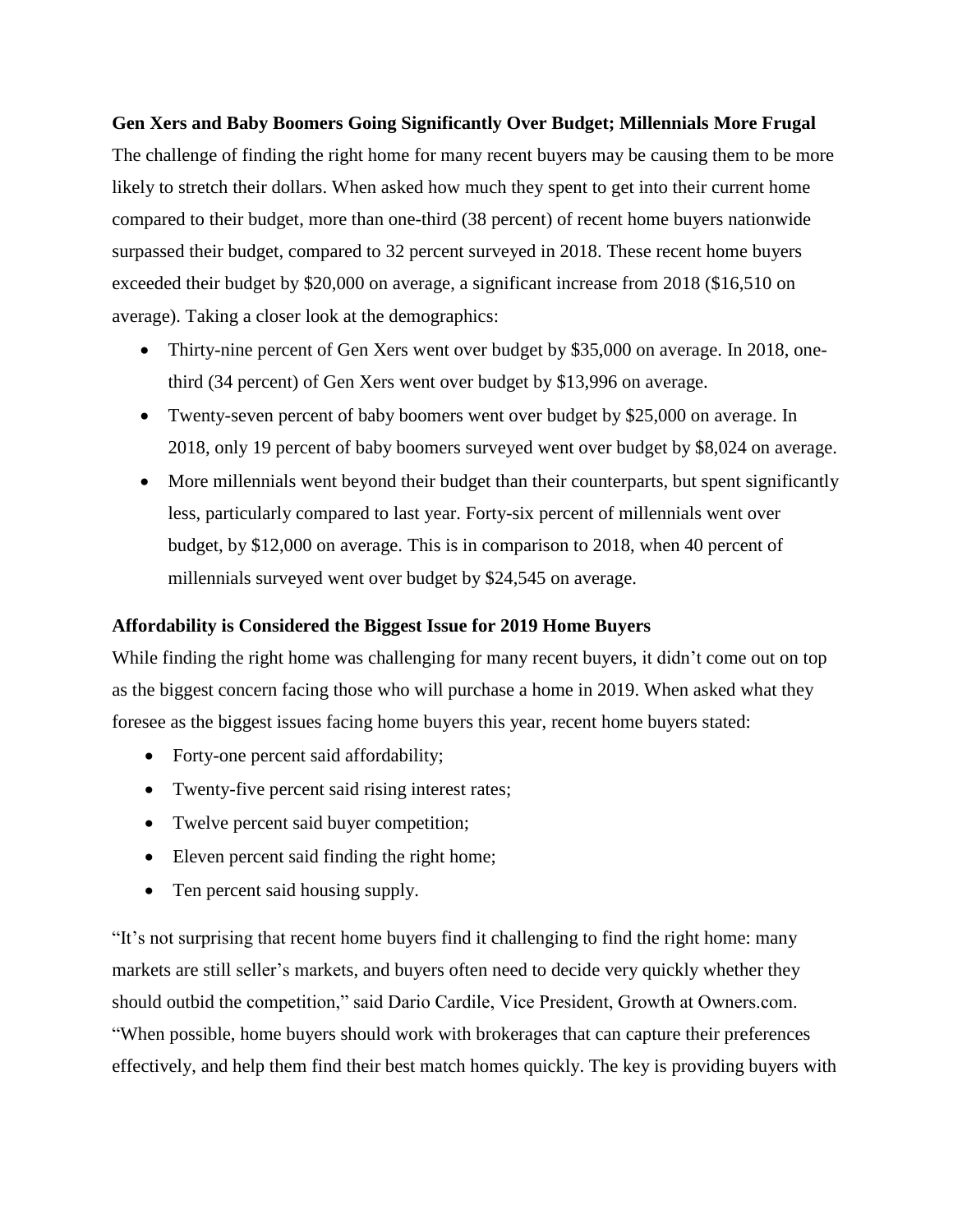the right information, a customized approach and the guidance of smart agents so they can find their dream home at the right price."

#### **How Agents Can Better Support Buyers in the Process**

Many recent home buyers feel a more personalized approach from their agent and the data and technology they use is essential to making home buying easier. According to the survey results:

- Nearly half (46 percent) of recent home buyers surveyed said more personal assistance would have been useful in their home search. This was even more of a priority for millennials (64 percent).
- Nearly half (46 percent) of recent home buyers believed that an online search feature with the ability to find homes similar to those they are already interested in, would be most helpful, followed by 21 percent who sought neighborhood and zip code recommendations based on previous searches.
- Recent home buyers considered the most important benefits of working with a real estate agent as two-fold: getting expert recommendations for mortgage brokers, title companies, lawyers, insurance agencies, as well as help in negotiating a better offer (21 percent each).

"Buying a home isn't a one-size-fits-all experience, it's about the right blend of technology and agent support that creates a personalized experience relevant for each buyer," said Dan Maloney, Vice President, National Sales at Owners.com. "Buyers should look for an agent who is the right fit for them – one who is plugged into the local market, backed by smart data and technology, and can help streamline the process while saving them money. That's the key to getting ahead in today's market."

#### **Methodology**

The Owners.com® home buyer study was completed online among a random sample of the general U.S. population and an oversample of consumers in 10 regions – Atlanta, Chicago, Dallas, Houston, Jacksonville, Miami, Orlando, Philadelphia, San Antonio and Tampa. A total of 1,800 home buyers (defined as those who purchased a home within the last four years) participated. Interviewing was conducted by Echo Research LLC from March 1- 19, 2019. The overall margin of error for this sample size is +/- 2.3% at the 95 percent confidence level.